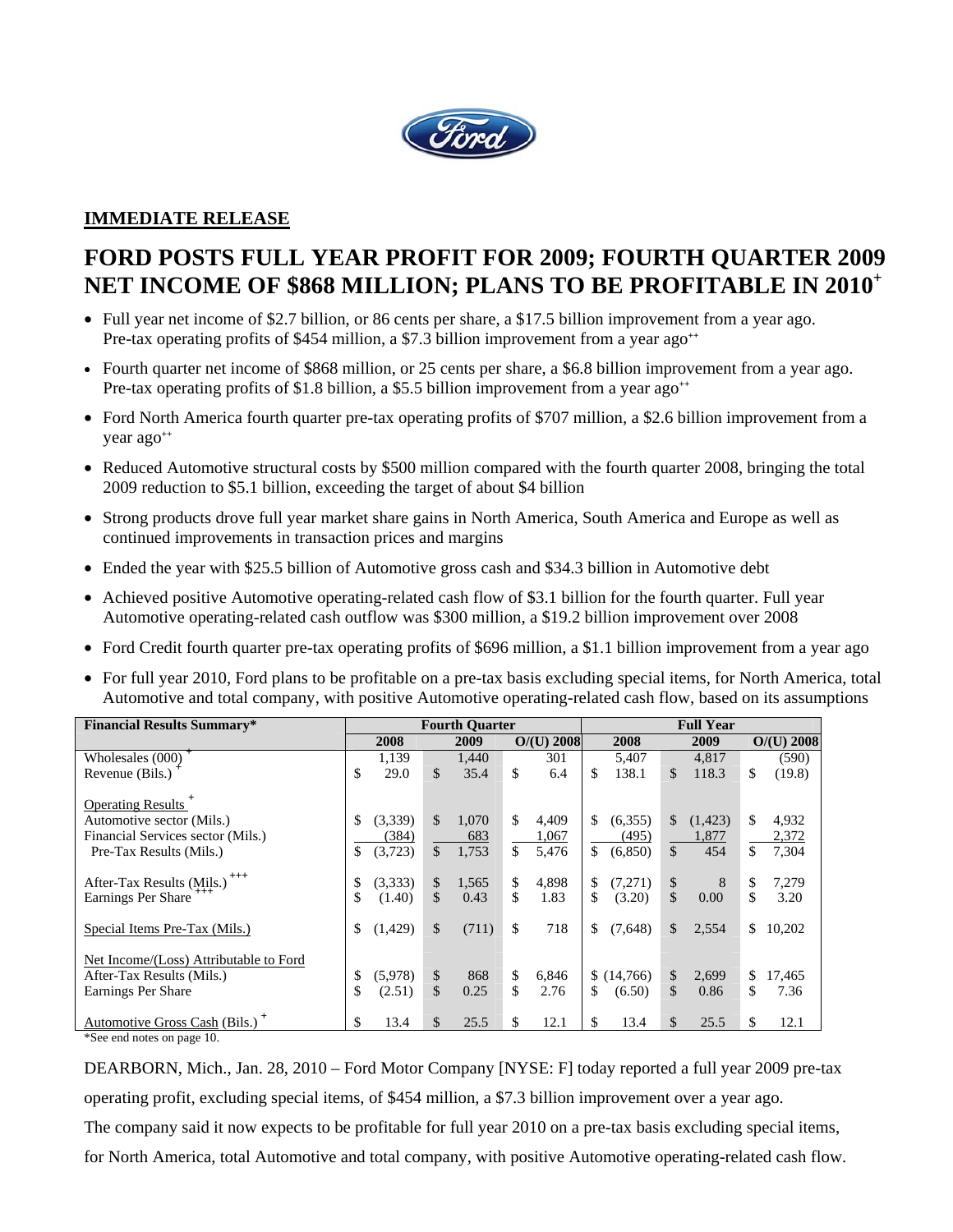Ford posted full year net income of \$2.7 billion, or 86 cents per share, driven in part by favorable net pricing, structural cost reductions, net gains on debt reduction actions and strong Ford Credit results. This marks the company's first full year of positive net income since 2005 and a \$17.5 billion improvement over 2008.

"While we still face significant business environment challenges ahead, 2009 was a pivotal year for Ford and the strongest proof yet that our One Ford plan is working and that we are forging a path toward profitable growth by working together as one team, leveraging our global scale," said Ford President and CEO Alan Mulally. "In every part of the world, we are providing customers with great products, building a stronger business and contributing to a better world. Our progress has helped us gain market share in most of our major markets."

Net income for the fourth quarter was \$868 million, or 25 cents per share, a \$6.8 billion improvement over a year ago. Excluding special items, Ford posted pre-tax operating profits totaling \$1.8 billion during the fourth quarter, a \$5.5 billion improvement from a year ago. On an after-tax basis, excluding special items, Ford posted an operating profit of \$1.6 billion in the fourth quarter, or 43 cents per share, compared with a loss of \$3.3 billion, or \$1.40 per share, a year ago.

Ford North America operations posted a pre-tax operating profit in the fourth quarter, excluding special items, of \$707 million, its second straight profitable quarter. Ford South America, Ford Europe and Ford Asia Pacific Africa also posted pre-tax operating profits in the fourth quarter.

As a result of Ford's 2009 U.S. financial performance, the company will pay profit sharing to 43,000 eligible U.S. hourly employees consistent with the 2007 UAW-Ford Collective Bargaining Agreement. The average amount is expected to be approximately \$450 per eligible employee. As previously announced, Ford is not awarding salaried employee performance bonuses globally under the company's bonus plan for 2009 company performance. However, the company did announce that U.S. salaried employees will receive merit increases in 2010, and the company's 401(k) matching program was reinstated on Jan. 1, 2010.

Ford's fourth quarter revenue was \$35.4 billion, up \$6.4 billion from a year ago. Revenue for the full year was \$118.3 billion, a decline of \$19.8 billion versus a year ago.

Ford reduced its Automotive structural costs by \$500 million in the fourth quarter. In 2009, Ford achieved \$5.1 billion in Automotive structural cost reductions, exceeding its full year target of about \$4 billion, largely driven by lower manufacturing and engineering costs, including personnel reduction actions and progress on implementing its common global platforms and product development processes.

2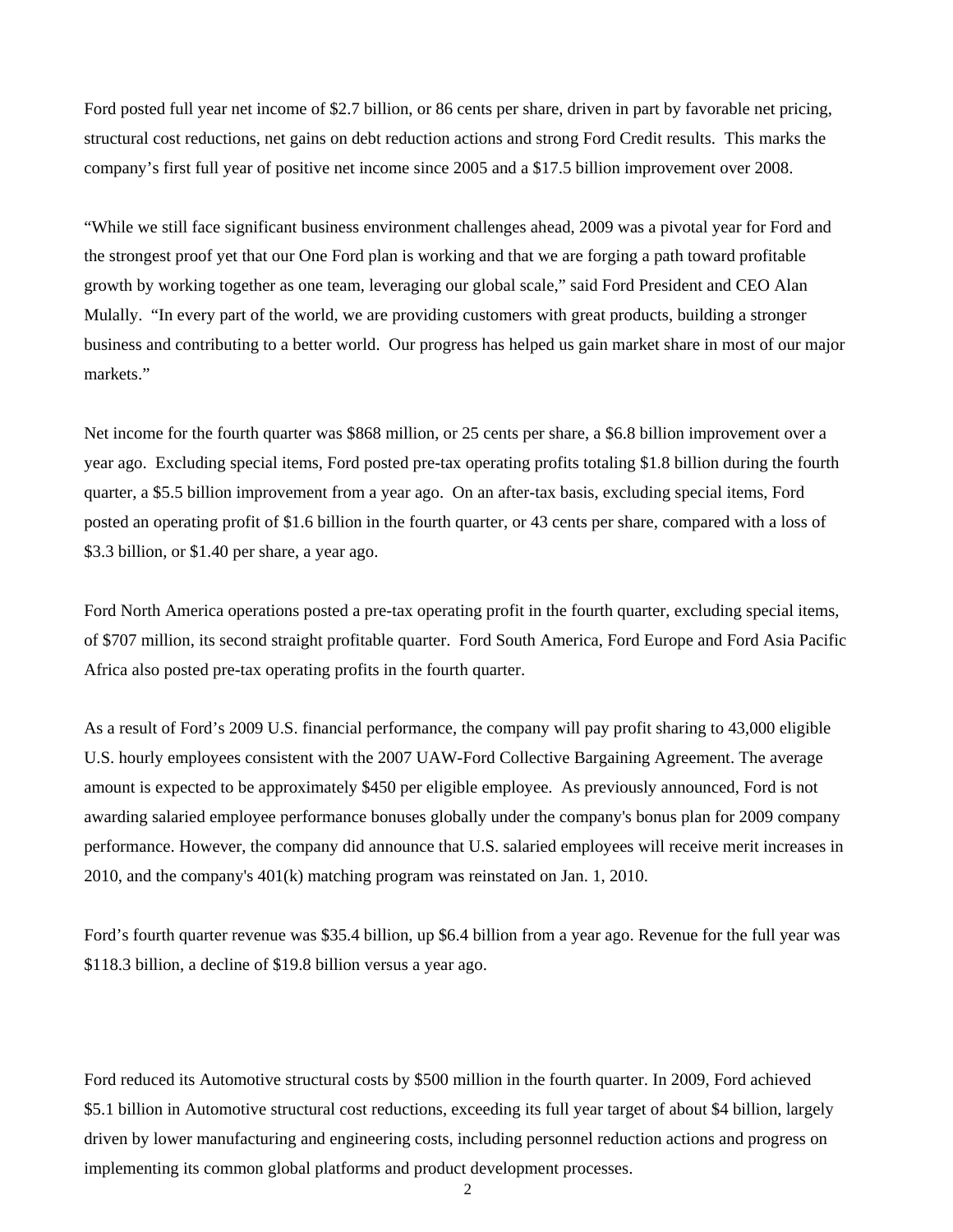Ford finished 2009 with \$25.5 billion in Automotive gross cash, compared with \$23.8 billion at the end of the third quarter of 2009. Automotive operating-related cash flow was \$3.1 billion positive during the fourth quarter. For the full year, Automotive operating-related cash flow was \$300 million negative; an improvement of \$19.2 billion from year-ago levels.

Ford continued its balance sheet strengthening actions during the fourth quarter. The company issued \$2.9 billion in a convertible debt offering and also reached an agreement with its revolving lenders to extend the maturities of \$7.9 billion of debt commitments to 2013 from 2011.

"We delivered very encouraging results in the fourth quarter and for full year 2009 despite severe economic headwinds, although our transformation remains a work in progress," said Lewis Booth, Ford executive vice president and chief financial officer. "We are committed to staying absolutely focused on executing our plan to deliver profitable growth."

*The following discussion of fourth quarter highlights and results is on a pre-tax basis and excludes special items. See the tables following "Safe Harbor/Risk Factors" for the nature and amount of these special items and any necessary reconciliations to GAAP (including reconciliation of Automotive gross cash and Automotive operating-related cash flow to GAAP). Cost changes are measured at constant exchange and exclude special items and discontinued operations; in addition, costs that vary directly with volume, such as material, freight, and warranty costs, are measured at constant volume and mix.* 

# **FOURTH QUARTER HIGHLIGHTS**

- Announced a \$2.3 billion investment in Brazil over five years to modernize plants and expand production for Ford's operations in South America
- Announced a \$450 million investment to produce a new hybrid and plug-in hybrid at Michigan Assembly Plant beginning in 2012 and develop and assemble hybrid battery packs in Michigan. The investment will create 1,000 new jobs for the plant
- Completed the transfer of UAW retiree health care assets and liabilities to the UAW Retiree Medical Benefits Trust, including a \$500 million prepayment, removing a substantial health care liability from the balance sheet
- Revolving lenders agreed to extend the maturity of \$7.9 billion worth of debt commitments to 2013 from 2011
- Issued \$2.9 billion of convertible notes to strengthen the balance sheet
- Announced that Ford and Geely expect to reach a definitive sale agreement for Volvo Cars in the first quarter of 2010, with closing of the sale likely in the second quarter of 2010
- Introduced the new Fiesta small car for the U.S. market with production starting in the first quarter of 2010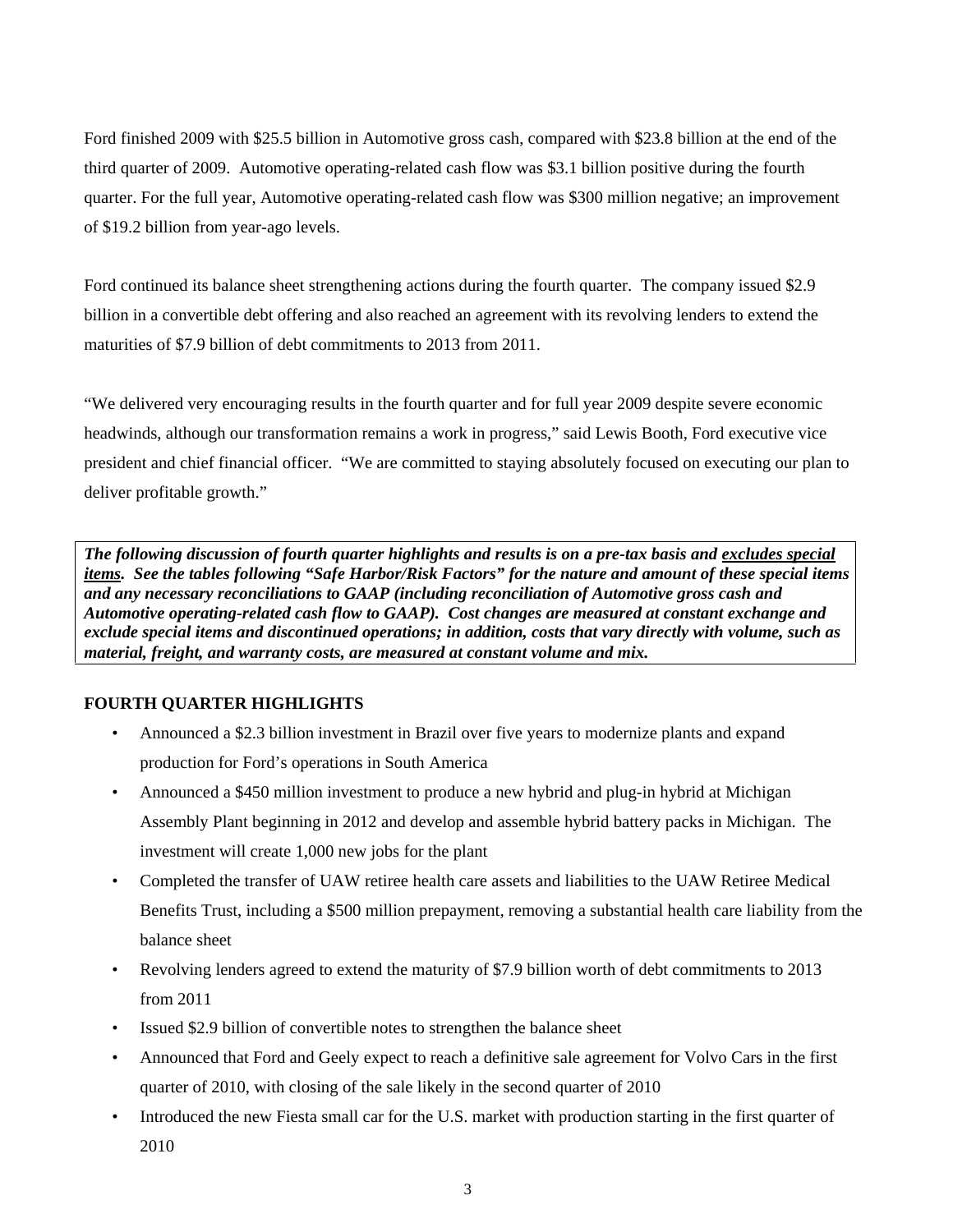- Approximately 600,000 customers in Europe and Asia have purchased the new Fiesta since its European debut in late 2008
- The 2010 Ford Fusion Hybrid and Ford Transit Connect were named North American Car and Truck of the Year, respectively. The Ford Fusion was named Motor Trend's 2010 Car of the Year
- Launched the next generation Ford Focus ECOnetic in Europe with even lower CO2 emissions
- Unveiled refreshed versions of S-MAX and Galaxy for the European market, going on sale in the spring
- Launched the new Ford Focus 1.6L Flex in Brazil, a hatchback with the new Sigma Flex Fuel engine
- The Ford Ikon sedan led its segment in a J.D. Power study of initial quality for the Indian market
- Strong products drove full year market share gains in North America, South America and Europe, while maintaining share in the rapidly growing Asia Pacific Africa region. Ford continued making improvements in transaction prices and margins
- In the U.S., Ford, Lincoln and Mercury fourth quarter sales were up 13 percent versus a year ago, leading to the first full year market share gain since 1995. Fusion sales rose 22 percent, setting a new annual record and the F-Series was the No. 1 selling truck for the 33rd straight year
- In South America, Ford Brazil achieved its best ever full year sales in 2009 by selling 325,000 units, a 15 percent sales increase over year ago levels
- Ford Europe's fourth quarter sales increased 19 percent. Led by the Fiesta, Focus and Ka, Ford strengthened its position as Europe's No.2 brand. Ford Europe market share of 9.1 percent increased a half point for the year, setting an 11-year high
- Ford Asia Pacific Africa's fourth quarter sales rose 53 percent. Full year sales were up 15 percent in the region and marked an annual record. Ford sales in China led the full year increase, up 45 percent from year-ago levels

### **AUTOMOTIVE SECTOR**

| <b>Automotive Sector*</b>      |         | <b>Fourth Ouarter</b> |              | <b>Full Year</b> |                          |              |  |  |  |
|--------------------------------|---------|-----------------------|--------------|------------------|--------------------------|--------------|--|--|--|
|                                | 2008    | 2009                  | $O/(U)$ 2008 | 2008             | 2009                     | $O/(U)$ 2008 |  |  |  |
| Wholesales (000)               | 1.139   | 1.440                 | 301          | 5.407            | 4.817                    | (590)        |  |  |  |
| Revenue (Bils.)                | 25.3    | \$<br>32.6            | 7.3          | 122.2            | 105.9                    | (16.3)       |  |  |  |
| Pre-Tax Results (Mils.)        | (3.339) | S<br>1.070            | 4.409        | (6.355)          | (1, 423)<br>$\mathbb{S}$ | 4.932        |  |  |  |
| <i>*excludes special items</i> |         |                       |              |                  |                          |              |  |  |  |

For the fourth quarter, Ford's Automotive sector reported a pre-tax operating profit of \$1.1 billion, compared with a loss of \$3.3 billion a year ago. The improvement reflects primarily favorable net pricing, higher volume and mix, lower material costs, and structural cost reductions, offset partially by unfavorable exchange. Worldwide Automotive fourth quarter revenue was \$32.6 billion, up \$7.3 billion from a year ago. The increase is more than explained by higher volumes and favorable net pricing. Total vehicle wholesales in the fourth quarter were 1,440,000 units, compared with 1,139,000 units a year ago.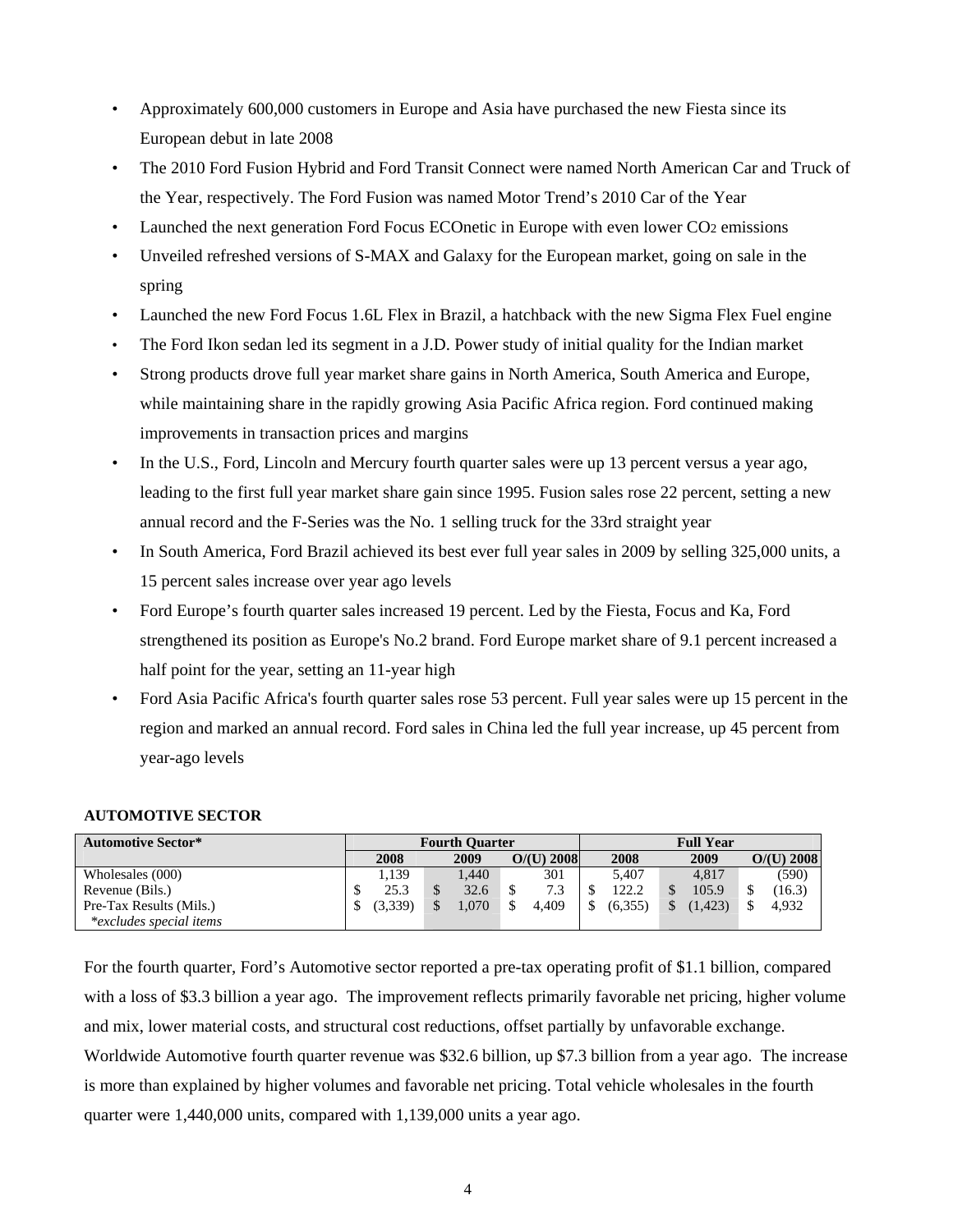As mentioned earlier, Ford reduced its Automotive structural costs by \$500 million in the fourth quarter. In 2009, Ford achieved \$5.1 billion in Automotive structural cost reductions, exceeding its full year target of about \$4 billion, reflecting primarily lower manufacturing and engineering costs, a reduction in pension and retiree health care expenses, and lower advertising and sales costs as Ford completed major restructuring actions.

On Dec. 31, 2009, Ford concluded its agreement to establish a new VEBA trust that assumed the obligation to provide retiree health care benefits to eligible active and retired UAW Ford hourly employees and their eligible dependents. As part of this agreement, Ford transferred assets into the trust, including two notes which, following payments made on the notes on Dec. 31, 2009, totaling \$2.5 billion (including a \$500 million prepayment), had a fair value of \$7 billion.

Net pricing in the fourth quarter was \$1.7 billion favorable compared with a year ago, which was explained by improvements across all of Ford's Automotive operations, including the continued disciplined approach on incentives and selective top-line pricing in the U.S.

**North America:** For the fourth quarter, Ford North America reported a pre-tax operating profit of \$707 million, compared with a loss of \$1.9 billion a year ago. The improvement was explained primarily by higher volume and mix, favorable net pricing and lower material costs, offset partially by unfavorable exchange. Fourth quarter revenue was \$15.8 billion, up from \$11.3 billion a year ago.

**South America:** For the fourth quarter, Ford South America reported a pre-tax operating profit of \$369 million, compared with a profit of \$105 million a year ago. The increase is more than explained by favorable net pricing and higher volume and mix, offset partially by unfavorable exchange. Fourth quarter revenue was \$2.6 billion, up from \$1.7 billion a year ago.

**Europe:** For the fourth quarter, Ford Europe reported a pre-tax operating profit of \$305 million, compared with a loss of \$338 million a year ago. The improvement was explained primarily by lower material costs, higher volumes, favorable net pricing, and structural cost reductions, offset partially by unfavorable product mix. Fourth quarter revenue was \$8.7 billion, up from \$7.6 billion a year ago.

**Asia Pacific Africa:** For the fourth quarter, Ford Asia Pacific Africa reported a pre-tax operating profit of \$19 million, compared with a loss of \$208 million a year ago.

The improvement reflects primarily favorable net pricing, China joint venture profits and structural cost reductions. Fourth quarter revenue was \$1.6 billion, up from \$1.4 billion a year ago.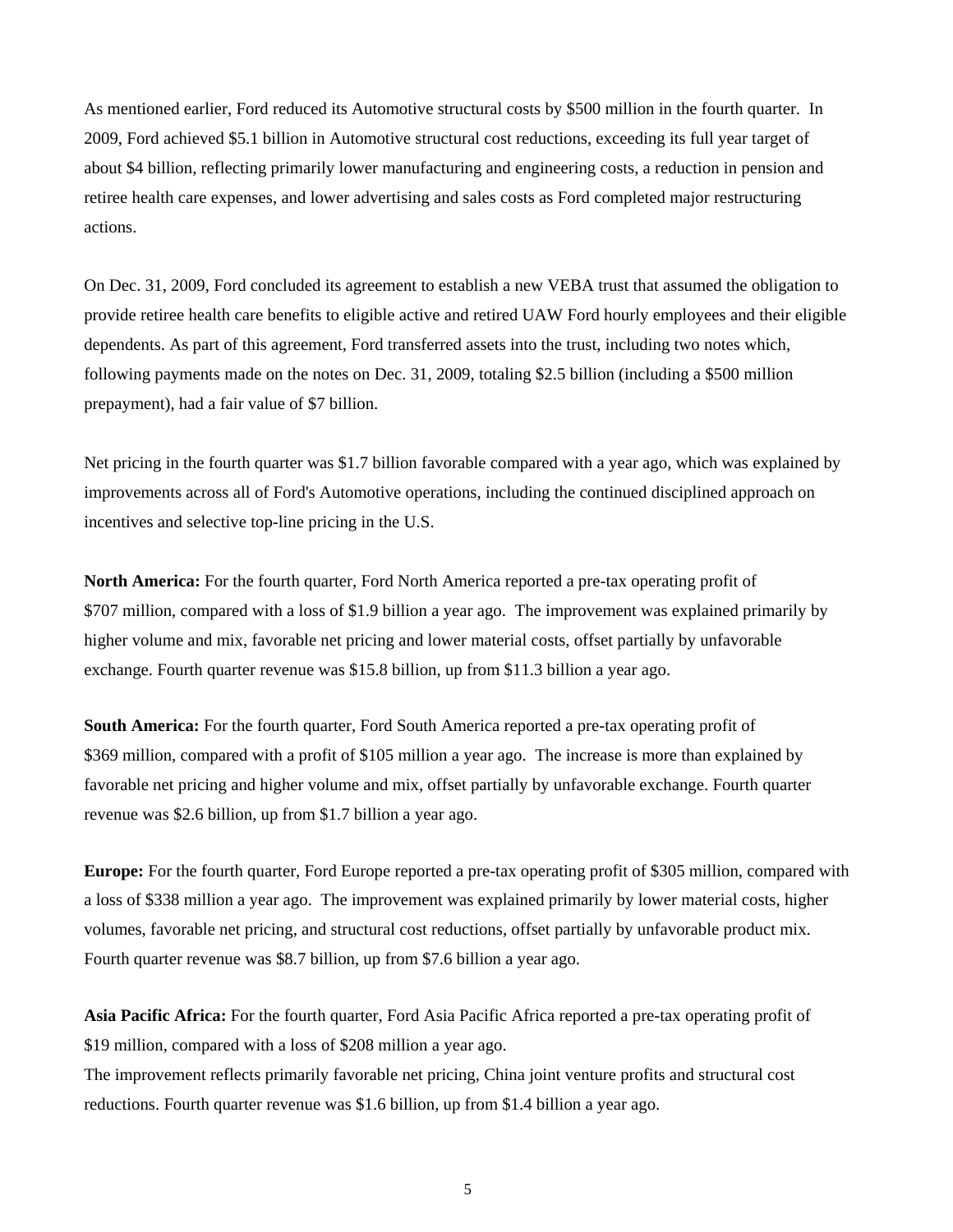**Volvo:** For the fourth quarter, Volvo reported a pre-tax operating loss of \$32 million, compared with a loss of \$736 million a year ago. The improvement is explained primarily by structural cost reductions, higher volume and mix, favorable net pricing, and lower material costs, offset partially by unfavorable exchange. Fourth quarter revenue was \$3.9 billion, up from \$3.3 billion a year ago. Based on Ford's plan to sell Volvo, beginning in the first quarter of 2010 all of Volvo's financial results will be reported as special items and excluded from Ford's operating results.

**Other Automotive:** Other Automotive, which consists primarily of interest and financing-related costs, was a fourth quarter pre-tax loss of \$298 million.

# **FINANCIAL SERVICES SECTOR**

| <b>Financial Services Sector*</b>        | <b>Fourth Ouarter</b> |       |  |      | <b>Full Year</b> |  |       |  |      |  |              |
|------------------------------------------|-----------------------|-------|--|------|------------------|--|-------|--|------|--|--------------|
| (in millions)                            |                       | 2008  |  | 2009 | $O/(U)$ 2008     |  | 2008  |  | 2009 |  | $O/(U)$ 2008 |
| Ford Credit Pre-Tax Results              |                       | (372) |  | 696  | .068             |  | (473) |  | .983 |  | 2.456        |
| Other Financial Services Pre-Tax Results |                       | 12)   |  |      |                  |  | (22)  |  | 106  |  | (84)         |
| Financial Services Pre-Tax Results       |                       | 384   |  | 683  | .067             |  | (495) |  |      |  |              |
| <i>*excludes special items</i>           |                       |       |  |      |                  |  |       |  |      |  |              |

For the fourth quarter, the Financial Services sector reported a pre-tax operating profit of \$683 million, compared with a loss of \$384 million a year ago.

**Ford Motor Credit Company:** For the fourth quarter, Ford Credit reported a pre-tax operating profit of \$696 million, compared with a loss of \$372 million a year ago. The increase reflected primarily lower residual losses due to higher auction values and lower provisions for credit losses, offset partially by lower volumes.

# **2010 OUTLOOK**

Despite the severe global downturn, Ford said it continues to make progress on all four pillars of its plan:

- Aggressively restructure to operate profitably at the current demand and changing model mix
- Accelerate the development of new products that customers want and value
- Finance the plan and improve the balance sheet
- Work together effectively as one team, leveraging Ford's global assets

Ford says that it plans to be profitable for full year 2010 on a pre-tax basis excluding special items, for North America, total Automotive and total company, with positive Automotive operating-related cash flow, based on its assumptions.

Although positive, full year Automotive operating-related cash flow is expected to be less than the run rate implied by the strong second half 2009 cash flow. Recent performance was heavily influenced by seasonal factors, including normal year-end inventory reductions, and significant non-recurring factors such as tax refunds and higher production to rebuild depleted dealer stocks**.**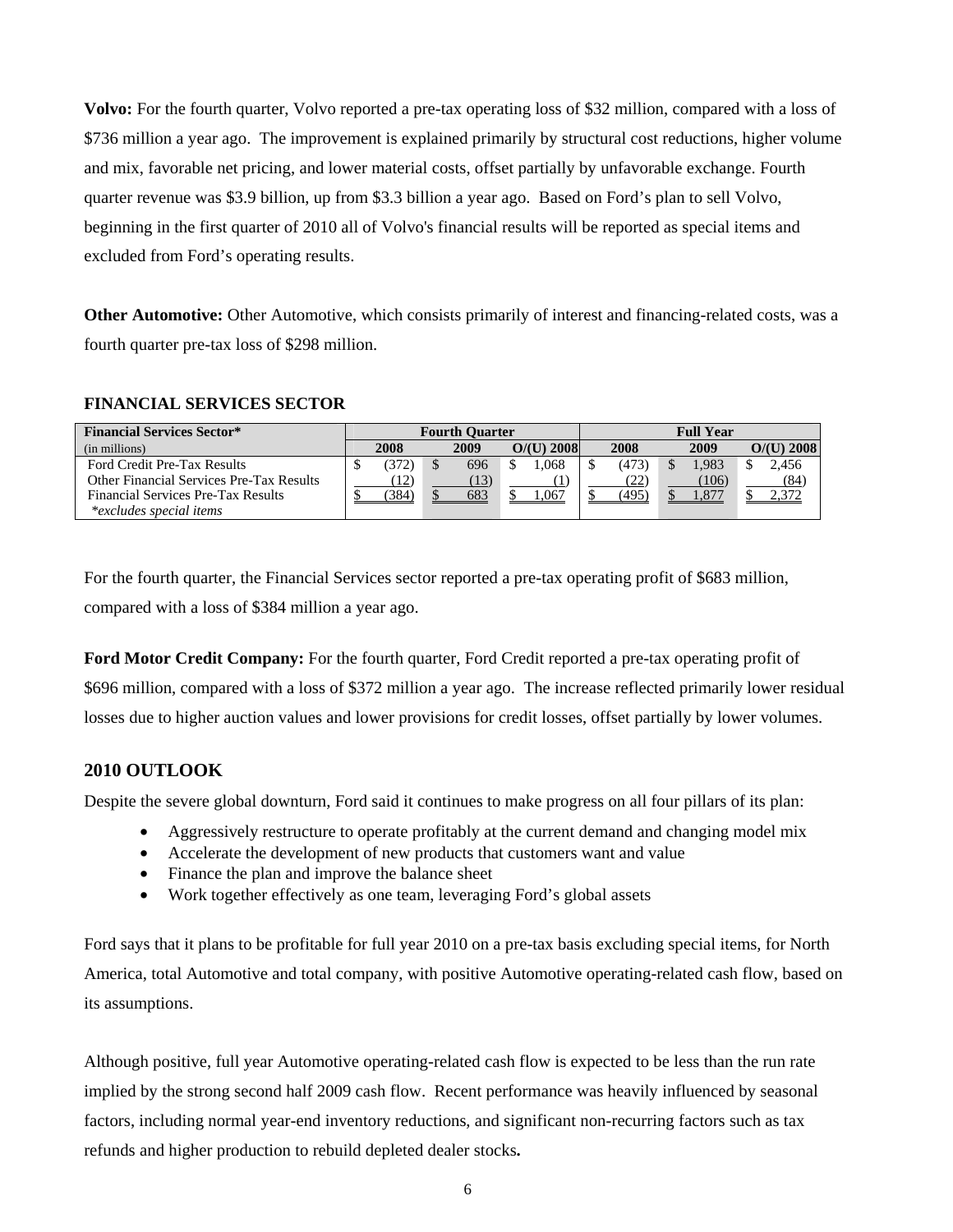Capital spending is expected to be in the range of \$4.5 billion to \$5 billion, as Ford continues to focus on its product plan. This planning assumption excludes Volvo and joint ventures that will be deconsolidated with the adoption of the new accounting standard effective Jan. 1, 2010 related to the consolidation of variable interest entities. On a comparable basis, 2010 capital spending is up about \$1 billion from 2009.

The company has completed major cost reduction actions over the past four years to substantially restructure its business, including personnel levels, facilities and related costs, and the settlement of the UAW retiree health care VEBA agreement. Ford expects Automotive structural costs to be somewhat higher compared with 2009 as it increases production to meet demand.

Ford expects U.S. full year industry sales will be in the range of 11.5 to 12.5 million units, including medium and heavy trucks. For the 19 markets Ford tracks in Europe, the company expects full year industry sales will be in the range of 13.5 to 14.5 million units, including medium and heavy trucks.

The company said it expects its full year U.S. total market share and its share of the U.S. retail market to be equal or improved compared with 2009. Europe market share is expected to be about equal to 2009.

Ford Credit expects to be profitable in 2010, but lower than 2009 based on lower average receivables and the non-recurrence of certain favorable 2009 factors.

Ford's full year 2011 guidance remains unchanged. Based on its planning assumptions, the company remains on track to be solidly profitable on a pre-tax basis excluding special items, with positive Automotive operatingrelated cash flow.

"We are more convinced than ever that Ford has the right plan to lead us through the near-term economic and external operating pressures and continue to deliver profitable growth," Mulally said. "The entire extended Ford team is absolutely committed to building on our progress and working together as a lean global enterprise focused on automotive leadership and delivering products with the best quality, fuel efficiency, safety, smart design and value around the world."

7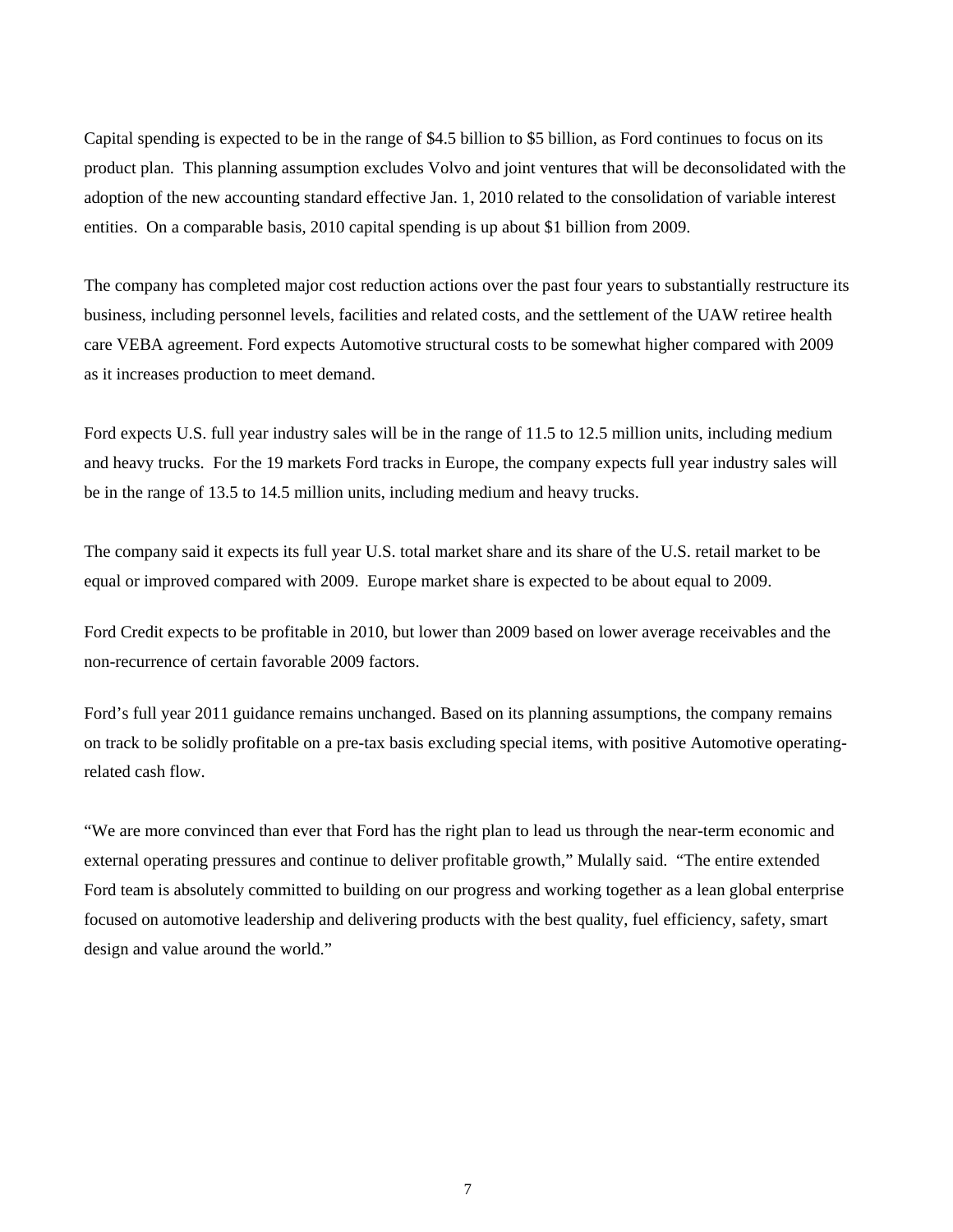Following are the results of Ford's 2009 planning assumptions and operating metrics, as well as the company's

outlook for 2010:

| <b>Planning Assumptions*</b><br>Industry Volume (SAAR)***:                                                                                     | 2009 Full Year Plan                     | <b>2009 Full Year Results</b>                      | 2010 Full Year Plan**        |  |  |  |  |  |
|------------------------------------------------------------------------------------------------------------------------------------------------|-----------------------------------------|----------------------------------------------------|------------------------------|--|--|--|--|--|
| $- U.S.$ (million units)                                                                                                                       | $10.5 - 12.5$                           | 10.6                                               | $11.5 - 12.5$                |  |  |  |  |  |
| - Europe (million units)****                                                                                                                   | $12.5 - 13.5$                           | 15.8                                               | $13.5 - 14.5$                |  |  |  |  |  |
|                                                                                                                                                |                                         |                                                    |                              |  |  |  |  |  |
| <b>Operational Metrics</b><br>Compared with Prior Year:                                                                                        |                                         |                                                    |                              |  |  |  |  |  |
| -- Quality:                                                                                                                                    |                                         |                                                    |                              |  |  |  |  |  |
| $-$ U.S.                                                                                                                                       | Improve                                 | Improved                                           | Improve                      |  |  |  |  |  |
| -- International                                                                                                                               | Improve                                 | Mixed                                              | Improve                      |  |  |  |  |  |
| -- Automotive Structural Costs*****                                                                                                            | Improve by about \$4 Billion            | Improved by<br>\$5.1 Billion                       | Somewhat Higher              |  |  |  |  |  |
| -- U.S. Total Market Share (Ford and LM)                                                                                                       | Stabilize                               | 15.3%; Improved by<br>$1.1$ pts.                   | Equal/Improve                |  |  |  |  |  |
| -- U.S. Share of Retail Market                                                                                                                 | Stabilize                               | 13.1%; Improved by<br>$1$ pt.                      | Equal/Improve                |  |  |  |  |  |
| -- Europe Market Share ****                                                                                                                    | Equal / Improve                         | 9.1%; Improved by<br>0.5 points                    | Equal                        |  |  |  |  |  |
| -- Auto. Operating-Related Cash Flow******                                                                                                     | Negative but Significant<br>Improvement | $$(300)$ Million;<br>Improved by<br>\$19.2 Billion | Positive                     |  |  |  |  |  |
| Absolute Amount:                                                                                                                               |                                         |                                                    |                              |  |  |  |  |  |
| -- Capital Spending                                                                                                                            | \$5 Billion to \$5.5 Billion            | \$4.5 Billion                                      | \$4.5 Billion to \$5 Billion |  |  |  |  |  |
| <b>FOR 2010, FORD PLANS TO BE PROFITABLE WITH</b><br>POSITIVE AUTOMOTIVE OPERATING-RELATED CASH FLOW                                           |                                         |                                                    |                              |  |  |  |  |  |
| $\ast$<br>Profits on a pre-tax basis, excluding special items                                                                                  |                                         |                                                    |                              |  |  |  |  |  |
| **<br>Excludes Volvo and reflects new accounting standard effective January 1, 2010 related to the consolidation of variable interest entities |                                         |                                                    |                              |  |  |  |  |  |
| ***<br>Includes medium and heavy trucks                                                                                                        |                                         |                                                    |                              |  |  |  |  |  |
| ****<br>European 19 markets Ford tracks                                                                                                        |                                         |                                                    |                              |  |  |  |  |  |
| *****<br>Structural cost changes are measured at constant exchange, and exclude special items and discontinued operations                      |                                         |                                                    |                              |  |  |  |  |  |
| ******<br>See tables at end for reconciliation to GAAP                                                                                         |                                         |                                                    |                              |  |  |  |  |  |

Ford's production volumes are shown below:

| <b>Production Volumes</b> |                       | Actual                     | Actual                |                | Forecast                  |               |  |
|---------------------------|-----------------------|----------------------------|-----------------------|----------------|---------------------------|---------------|--|
|                           |                       | <b>2009 Fourth Ouarter</b> |                       | 2009 Full Year | <b>2010 First Quarter</b> |               |  |
|                           |                       | O/(U)                      |                       | O/(U)          |                           | O/(U)         |  |
|                           | <b>Units</b><br>(000) | 2008<br>(000)              | <b>Units</b><br>(000) | 2008<br>(000)  | <b>Units</b><br>(000)     | 2009<br>(000) |  |
| Ford North America        | 574                   | 145                        | 1,864                 | (360)          | 570                       | 221           |  |
| Ford South America        | 124                   | 38                         | 448                   | 3              | 111                       | 12            |  |
| Ford Europe               | 457                   | 91                         | 1,583                 | (284)          | 440                       | 97            |  |
| Ford Asia Pacific Africa  | 141                   | 57                         | 490                   | 41             | 147                       | 49            |  |
| Volvo                     | 94                    | 26                         | 310                   | (54)           | 93                        | 28            |  |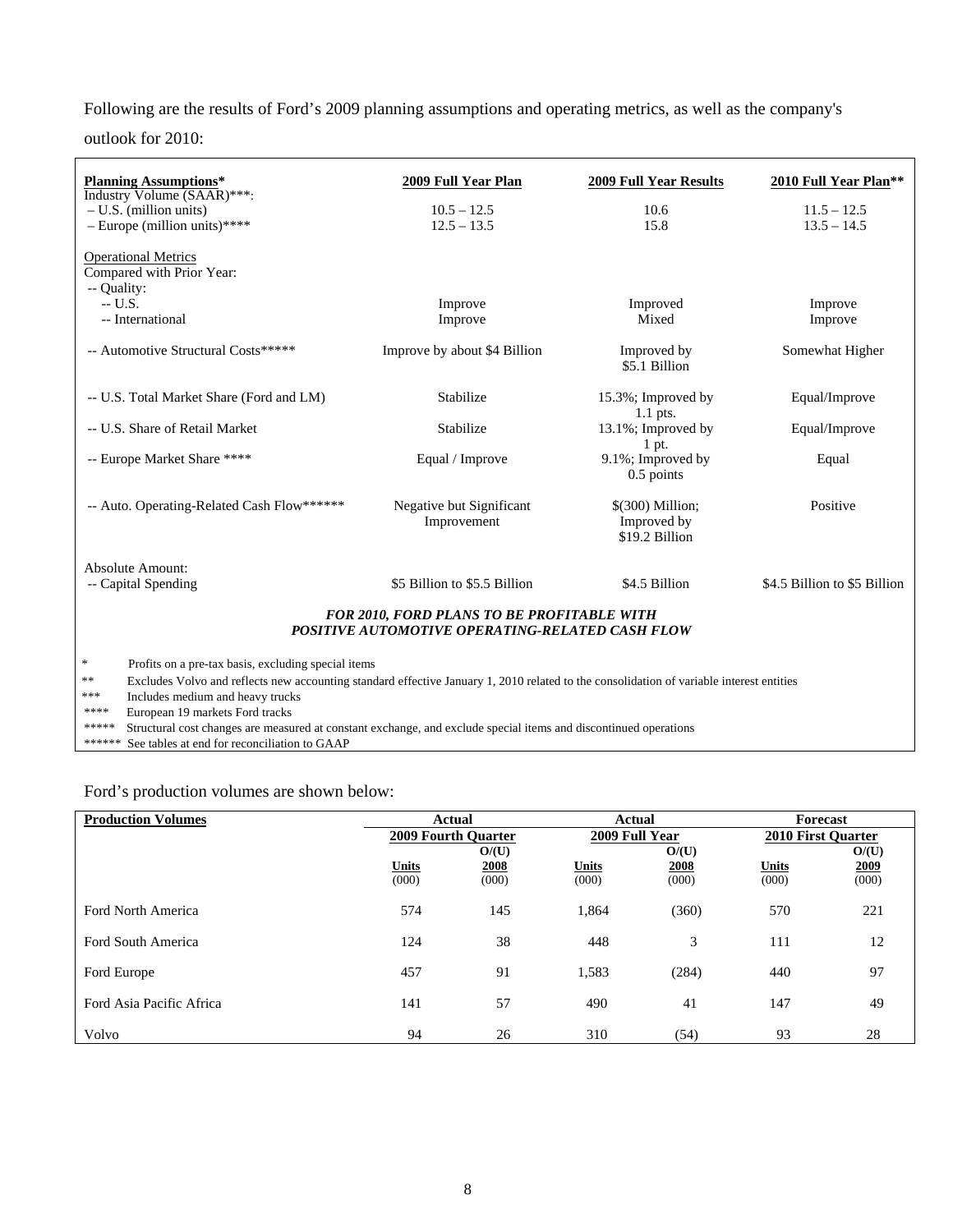# **CONFERENCE CALL DETAILS**

Ford Motor Company will release its preliminary 2009 fourth quarter and full year financial results at 7 a.m. EST today. The following briefings will be held after the announcement:

At 9 a.m. EST, Alan Mulally, Ford president and CEO, and Lewis Booth, Ford executive vice president and chief financial officer, will host a conference call for the investment community and news media.

At 11 a.m. EST, Bob Shanks, Ford vice president and controller, Neil Schloss, Ford vice president and treasurer, and K.R. Kent, vice chairman and chief financial officer, Ford Motor Credit Company, will host a conference call for fixed income analysts and investors.

The presentations (listen-only) and supporting materials will be available on the Internet at www.shareholder.ford.com. Representatives of the investment community and news media will have the opportunity to ask questions by phone following the presentations.

**Access Information – Thursday, Jan. 28 Earnings Call: 9 a.m. EST**  Toll Free: 866-356-4123 International: 617-597-5393 Earnings Passcode: "Ford Earnings" **Fixed Income: 11 a.m. EST**  Toll Free: 866-730-5766 International: 857-350-1590 Fixed Income Passcode: "Ford Fixed Income" **Replays – Available after 2 p.m. the day of the event through Thursday, Feb. 4**  *www.shareholder.ford.com* Toll Free: 888-286-8010 International: 617-801-6888 **Passcodes:** Earnings: 29481628 Fixed Income: 55865600

*Ford Motor Company, a global automotive industry leader based in Dearborn, Mich., manufactures or distributes automobiles across six continents. With about 198,000 employees and about 90 plants worldwide, the company's automotive brands include Ford, Lincoln, Mercury and Volvo. The company provides financial services through Ford Motor Credit Company. For more information regarding Ford's products, please visit www.ford.com.*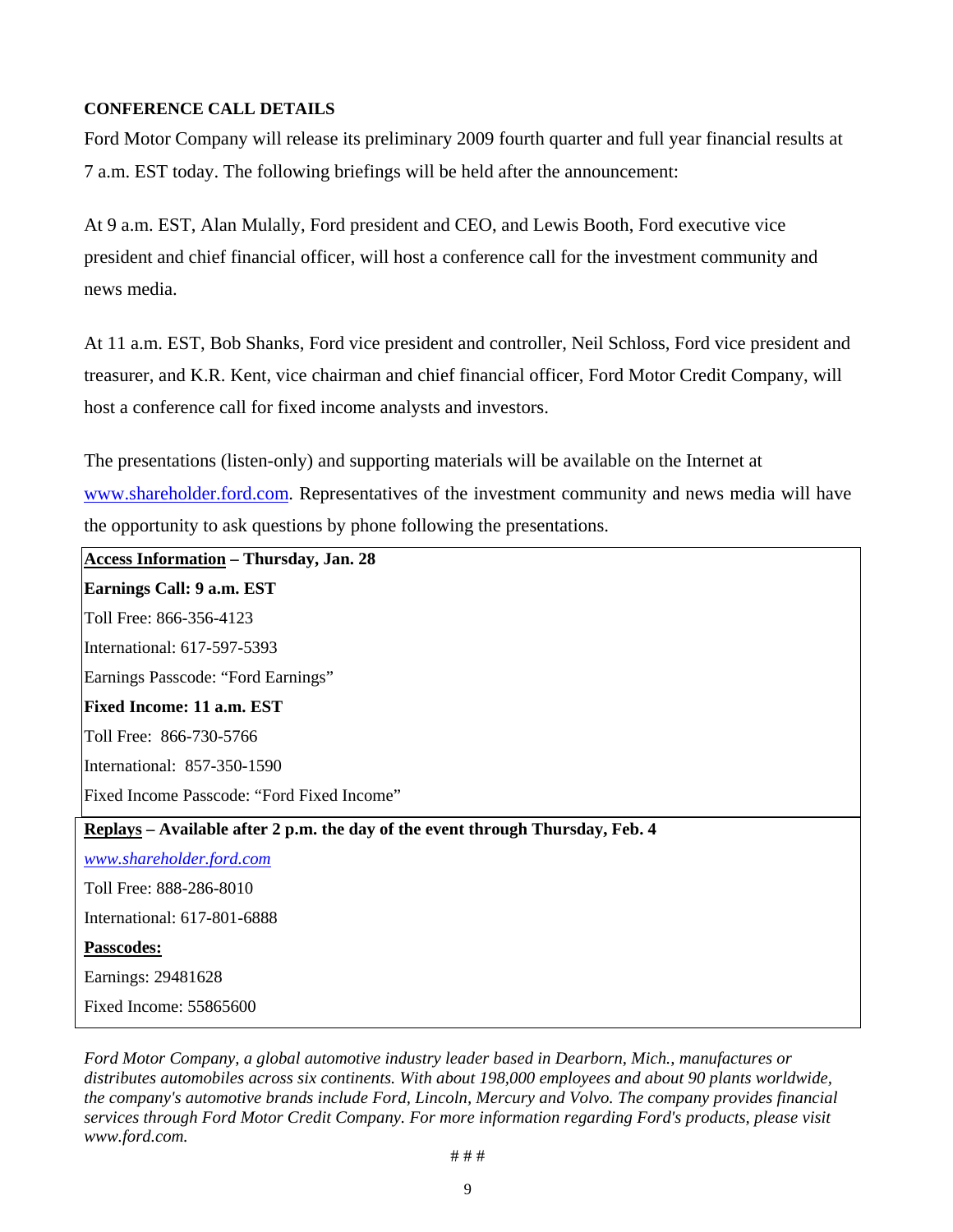*+ The financial results discussed herein are presented on a preliminary basis; final data will be included in Ford's Annual Report on Form 10-K for the year ended December 31, 2009. "Net income" and "Net loss" herein refer to "Net income/(loss) attributable to Ford" on our Statement of Operations, reflecting new presentation required by new accounting standards. 2008 results have been adjusted for the effect of new accounting standards, and for the reclassification of certain Financial Services sector revenue items. Discussion of overall Automotive cost changes is at constant exchange and excludes special items and discontinued operations. In addition, costs that vary directly with production volume, such as material, freight, and warranty costs, are measured at constant volume and mix. See tables following the "Safe Harbor/Risk Factors" for the nature and amount of special items, and reconciliation of items designated as "excluding special items" to U.S. generally accepted accounting principles ("GAAP"). Also see the tables following "Safe Harbor/Risks Factors" reconciliation of Automotive gross cash and operating-related cash flow to GAAP.* 

*+++ Excluding special items and "Income/(Loss) attributable to non-controlling interests." See tables following "Safe Harbor/Risk Factors" for the nature and amount of these special items and reconciliation to GAAP.* 

*<sup>++</sup> Excluding special items.*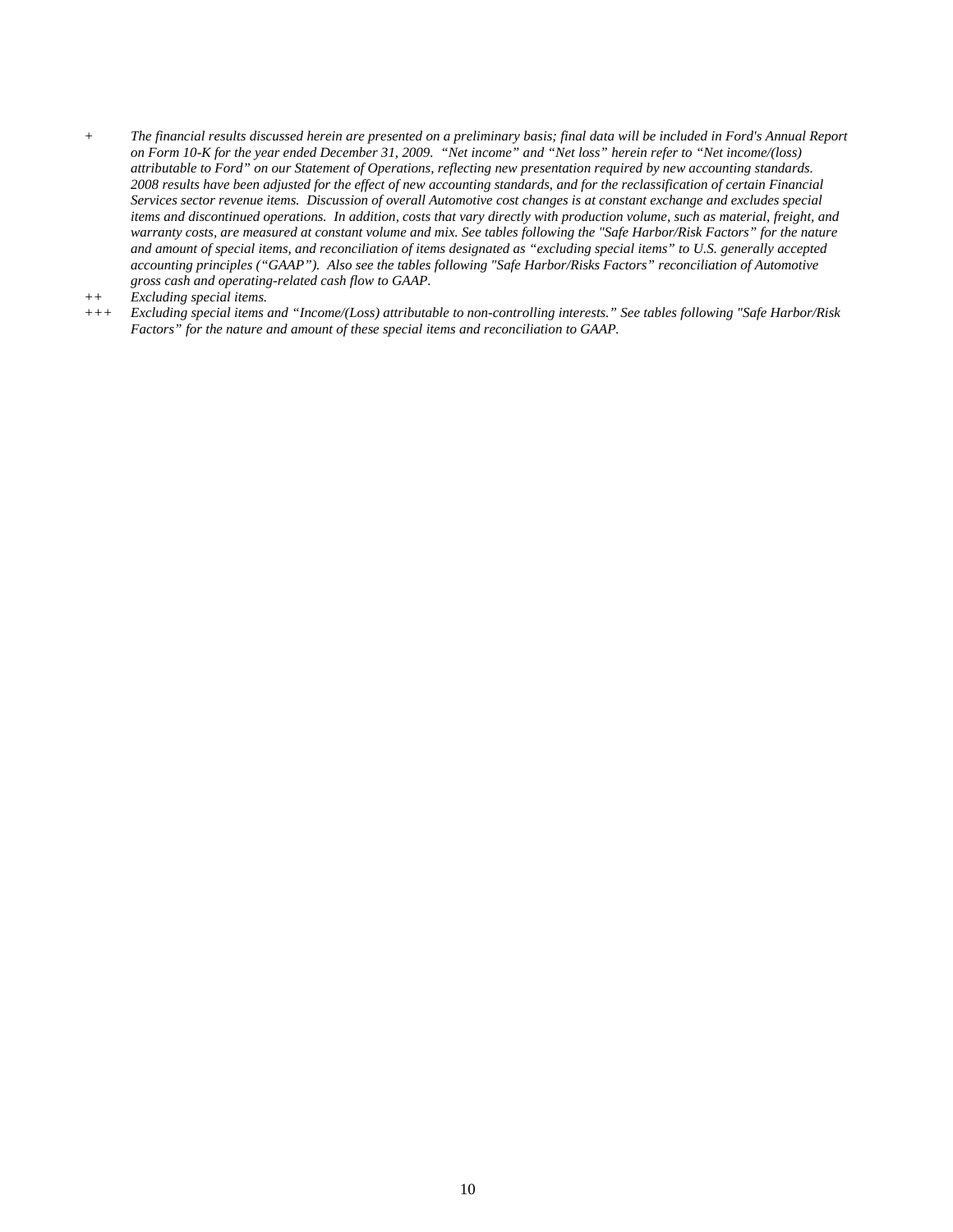#### Safe Harbor/Risk Factors

Statements included herein may constitute "forward-looking statements" within the meaning of the Private Securities Litigation Reform Act of 1995. Forward-looking statements are based on expectations, forecasts, and assumptions by our management and involve a number of risks, uncertainties, and other factors that could cause actual results to differ materially from those stated, including, without limitation:

- Further declines in industry sales volume, particularly in the United States or Europe, due to financial crisis, deepening recessions, geopolitical events, or other factors;
- Decline in market share;
- Continued or increased price competition resulting from industry overcapacity, currency fluctuations, or other factors;
- A further increase in or acceleration of market shift away from sales of trucks, SUVs, or other more profitable vehicles, particularly in the United States;
- A return to elevated gasoline prices, as well as the potential for volatile prices or reduced availability;
- Lower-than-anticipated market acceptance of new or existing products;
- Fluctuations in foreign currency exchange rates, commodity prices, and interest rates;
- Adverse effects from the bankruptcy, insolvency, or government-funded restructuring of, change in ownership or control of, or alliances entered into by a major competitor;
- Restriction on use of tax attributes from tax law "ownership change";
- Economic distress of suppliers that may require us to provide financial support or take other measures to ensure supplies of components or materials and could increase our costs, affect our liquidity, or cause production disruptions;
- Single-source supply of components or materials;
- Labor or other constraints on our ability to restructure our business;
- Work stoppages at Ford or supplier facilities or other interruptions of supplies;
- Pension and postretirement health care and life insurance liabilities impairing our liquidity or financial condition;
- Worse-than-assumed economic and demographic experience for our postretirement benefit plans (e.g., discount rates or investment returns);
- Discovery of defects in vehicles resulting in delays in new model launches, recall campaigns or increased warranty costs;
- Increased safety, emissions, fuel economy, or other regulation resulting in higher costs, cash expenditures, or sales restrictions;
- Unusual or significant litigation or governmental investigations arising out of alleged defects in our products or otherwise;
- A change in our requirements for parts or materials subject to long-term supply arrangements that commit us to purchase minimum or fixed quantities of parts or materials, or to pay a minimum amount to the seller ("take-or-pay" contracts);
- Adverse effects on our results from a decrease in or cessation of government incentives;
- Adverse effects on our operations resulting from certain geo-political or other events;
- Substantial levels of Automotive indebtedness adversely affecting our financial condition or preventing us from fulfilling our debt obligations (which may grow because we are able to incur substantially more debt, including secured debt);
- Failure of financial institutions to fulfill commitments under committed credit facilities;
- Ford Credit's need for substantial liquidity to finance its business;
- Inability of Ford Credit to obtain competitive funding;
- Inability of Ford Credit to access debt, securitization, or derivative markets around the world at competitive rates or in sufficient amounts due to credit rating downgrades, market volatility, market disruption, or other factors;
- A prolonged disruption of the debt and securitization markets;
- Higher-than-expected credit losses;
- Increased competition from banks or other financial institutions seeking to increase their share of financing Ford vehicles;
- Collection and servicing problems related to finance receivables and net investment in operating leases;
- Lower-than-anticipated residual values or higher-than-expected return volumes for leased vehicles;
- New or increased credit, consumer, data protection, or other regulation resulting in greater costs or financing restrictions;
- Inability to implement our One Ford plan.

We cannot be certain that any expectation, forecast or assumption made by management in preparing forward-looking statements will prove accurate, or that any projection will be realized. It is to be expected that there may be differences between projected and actual results. Our forward-looking statements speak only as of the date of their initial issuance, and we do not undertake any obligation to update or revise publicly any forward-looking statement, whether as a result of new information, future events or otherwise. For additional discussion of these risks, see "Item 1A. Risk Factors" in our 2008 Form 10-K Report and subsequent Form 10-Q Reports.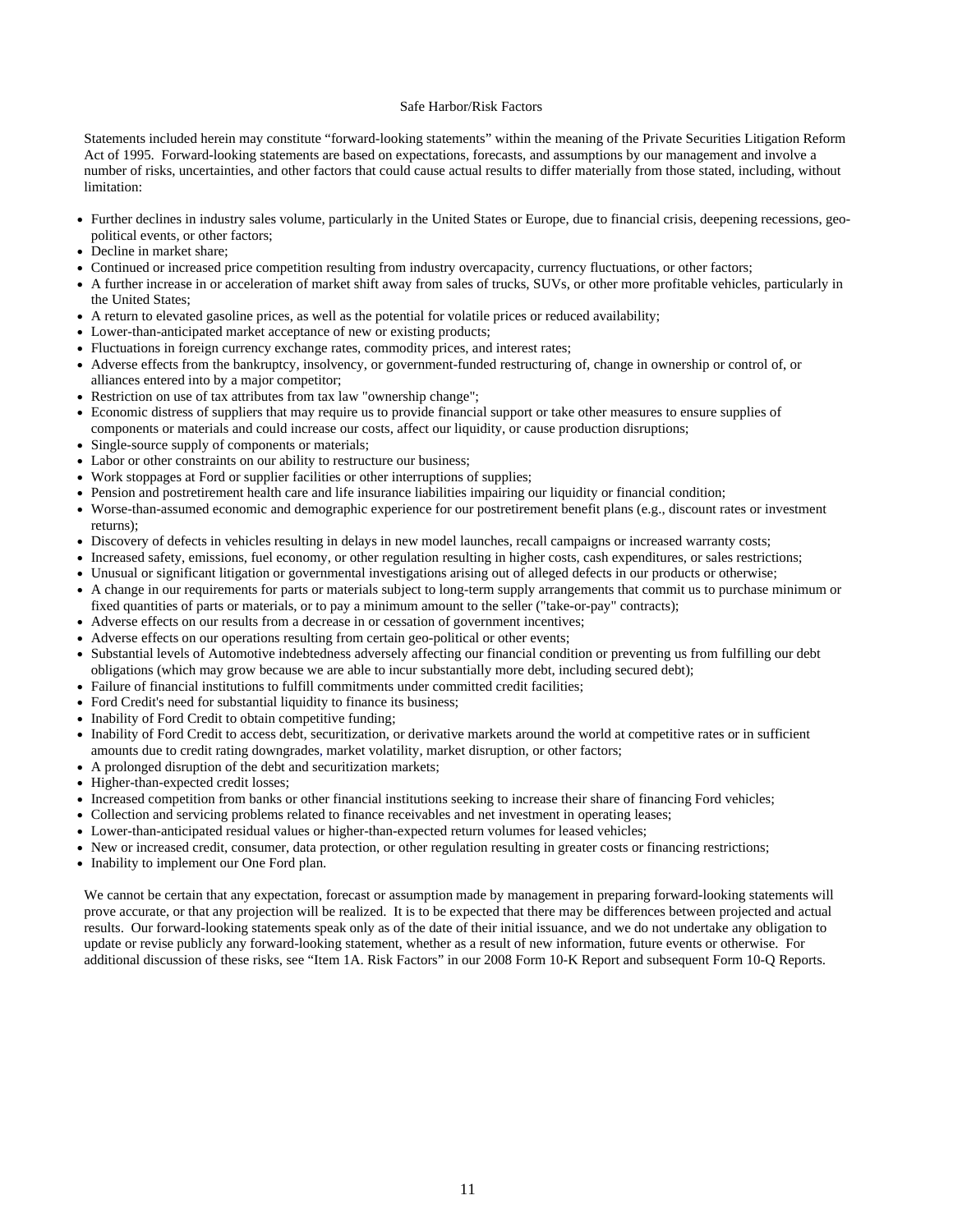### **FOURTH QUARTER AND FULL YEAR 2009 NET INCOME/(LOSS) COMPARED WITH 2008**

|                                                               | <b>Fourth Quarter</b> |          |    | <b>Full Year</b> |                 |    |       |
|---------------------------------------------------------------|-----------------------|----------|----|------------------|-----------------|----|-------|
|                                                               |                       | 2008     |    | 2009             | 2008            |    | 2009  |
| Revenue (Bils.)                                               |                       |          |    |                  |                 |    |       |
| Revenue (Excluding Special Items)                             | \$                    | 29.0     | \$ | 35.4             | \$<br>138.1     | \$ | 118.3 |
| Special Items*                                                |                       |          |    |                  | 7.0             |    |       |
| Revenue                                                       |                       | 29.0     |    | 35.4             | 145.1           |    | 118.3 |
| Income (Mils.) $**$                                           |                       |          |    |                  |                 |    |       |
| Pre-Tax Results from Continuing Operations (Excluding)        |                       |          |    |                  |                 |    |       |
| Special Items)                                                | \$                    | (3,723)  | \$ | 1.753            | \$<br>(6,850)   | \$ | 454   |
| Special Items*                                                |                       | (1, 429) |    | (711)            | (7,648)         |    | 2,554 |
| Pre-Tax Income/(Loss) from Continuing Operations              | \$                    | (5,152)  | \$ | 1,042            | \$<br>(14, 498) | \$ | 3,008 |
| (Provision for)/Benefit from Income Taxes                     |                       | (874)    |    | (109)            | (63)            |    | (69)  |
| Income/(Loss) from Continuing Operations                      | \$                    | (6,026)  |    | 933              | \$(14,561)      | \$ | 2,939 |
| Income/(Loss) from Discontinued Operations                    |                       |          |    |                  |                 |    |       |
| Net Income/(Loss)                                             |                       | (6,026)  |    | 933              | \$<br>(14, 552) | \$ | 2,944 |
| Less: Income/(Loss) attributable to non-controlling interests |                       | (48)     |    | 65               | 214             |    | 245   |
| Net Income/(Loss) attributable to Ford                        |                       | (5,978)  |    | 868              | (14,766)        |    | 2,699 |

*\* Special items detailed in table on pages 13-14* 

*\*\* 2008 results adjusted for the effect of a new accounting standard related to convertible debt* 

## **FOURTH QUARTER AND FULL YEAR 2009 INCOME/(LOSS) FROM CONTINUING OPERATIONS COMPARED WITH 2008 \***

|                                                                                                                                                                                                                                              |                                | <b>Fourth Quarter</b>       | <b>Full Year</b>           |                            |  |  |  |
|----------------------------------------------------------------------------------------------------------------------------------------------------------------------------------------------------------------------------------------------|--------------------------------|-----------------------------|----------------------------|----------------------------|--|--|--|
| (in millions)                                                                                                                                                                                                                                | 2008                           | 2009                        | 2008                       | 2009                       |  |  |  |
| Pre-Tax Results from Continuing Operations (Excluding)<br>Special Items)<br>(Income)/Loss Attributable to Non-Controlling Interests<br>(Provision for)/Benefit from Income Taxes applied to Pre-                                             | (3,723)<br>\$.<br>48           | \$<br>1,753<br>(65)         | \$<br>(6,850)<br>(214)     | \$<br>454<br>(245)         |  |  |  |
| Tax Results from Continuing Operations (Excluding)<br>Special Items)<br>After-Tax Result (Excluding Special Items)                                                                                                                           | 342<br>(3,333)                 | (123)<br>\$<br>1,565        | (207)<br>\$<br>(7,271)     | (201)<br>\$<br>8           |  |  |  |
| Pre-Tax Special Items*<br>(Provision for)/Benefit from Income Taxes on Special Items<br>Income/(Loss) from Continuing Operations Attributable<br>to Ford                                                                                     | (1, 429)<br>(1,216)<br>(5,978) | (711)<br>14<br>868          | (7,648)<br>144<br>(14,775) | 2,554<br>132<br>2,694      |  |  |  |
| (Provision for)/Benefit from Income Taxes applied to Pre-<br>Tax Results from Continuing Operations (Excluding)<br>Special Items)<br>(Provision for)/Benefit from Income Taxes on Special Items<br>(Provision for)/Benefit from Income Taxes | \$<br>342<br>(1,216)<br>(874)  | \$.<br>(123)<br>14<br>(109) | \$<br>(207)<br>144<br>(63) | \$<br>(201)<br>132<br>(69) |  |  |  |

*\* 2008 results adjusted for the effect of a new accounting standard related to convertible debt* 

*\*\* Special items detailed in table on pages 13-14*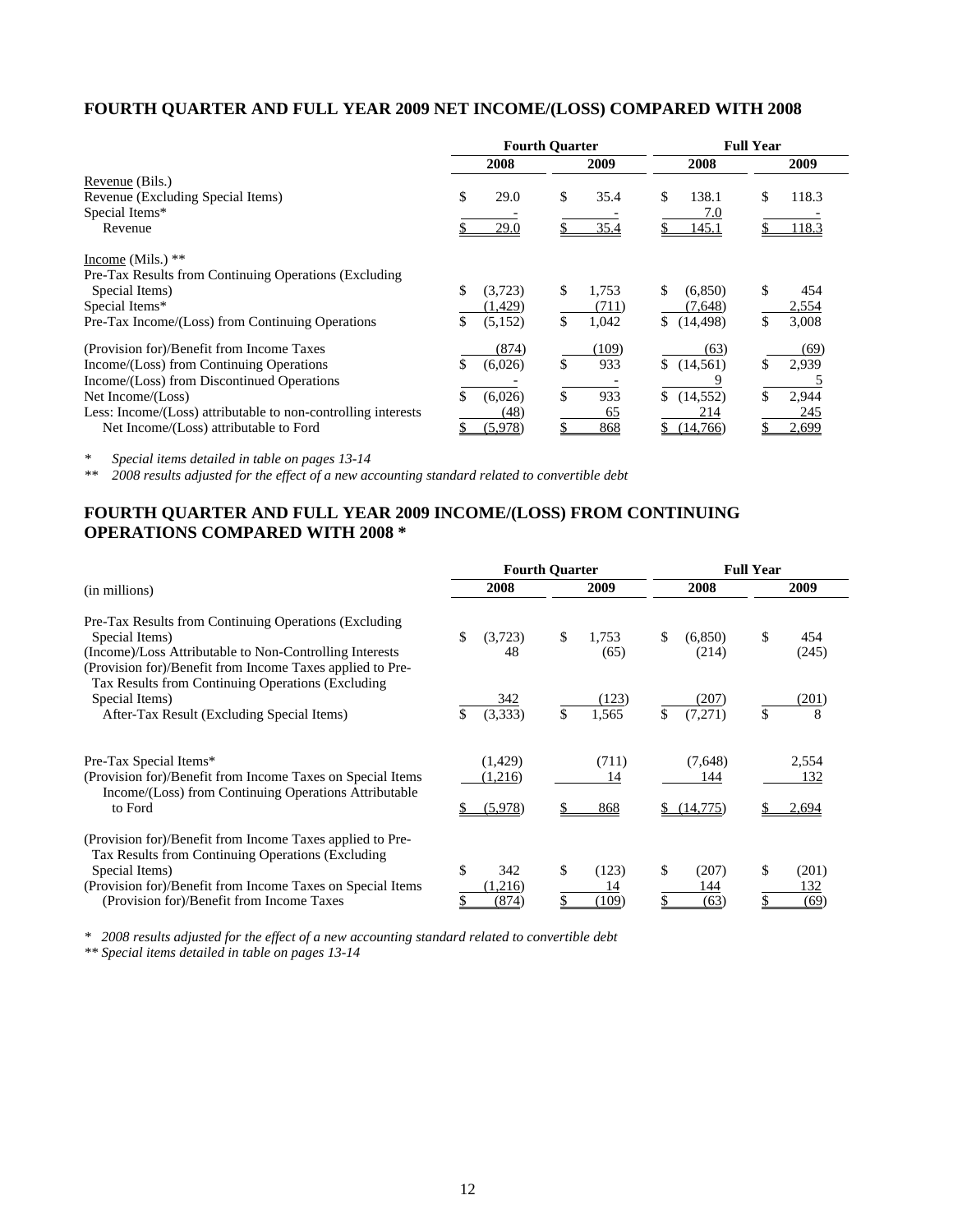| <b>FOURTH QUARTER SPECIAL ITEMS (in millions)</b> |  | Income/(Loss) |
|---------------------------------------------------|--|---------------|
|---------------------------------------------------|--|---------------|

| I OCKTII QUAKTER DI ECIALI ITEMD (III IIIIIIIOIIS)      |         | $\text{HICUIIIU} \left( \text{LUS3} \right)$ |
|---------------------------------------------------------|---------|----------------------------------------------|
| Personnel and Dealer-Related Items - Automotive Sector: | 2008    | 2009                                         |
| <b>Ford North America</b>                               |         |                                              |
|                                                         | (97)    | \$<br>(360)                                  |
|                                                         | (229)   | (66)                                         |
|                                                         | (34)    | (34)                                         |
|                                                         | 82      | (296)                                        |
|                                                         | (278)   | (756)                                        |
| <b>Ford South America</b>                               |         |                                              |
|                                                         |         | (1)                                          |
| <b>Ford Europe</b>                                      |         |                                              |
|                                                         | (28)    | (56)                                         |
| <b>Ford Asia Pacific Africa</b>                         |         |                                              |
|                                                         | (97)    | (8)                                          |
| Volvo                                                   |         |                                              |
|                                                         | (156)   | (42)                                         |
|                                                         | (11)    |                                              |
|                                                         | (167)   | (42)                                         |
| <b>Other Automotive</b>                                 |         |                                              |
|                                                         | (259)   | 14                                           |
|                                                         | (829)   | (849)                                        |
| <b>Other Items – Automotive Sector</b>                  |         |                                              |
| <b>Ford North America</b>                               |         |                                              |
|                                                         | (224)   |                                              |
|                                                         | (202)   |                                              |
|                                                         | (426)   |                                              |
| <b>Ford Europe</b>                                      |         |                                              |
|                                                         |         | 4                                            |
| <b>Ford Volvo</b>                                       |         |                                              |
|                                                         |         | 134                                          |
| <b>Other Automotive</b>                                 |         |                                              |
|                                                         | (80)    |                                              |
|                                                         | 33      |                                              |
|                                                         | (47)    |                                              |
| <b>Mazda</b>                                            |         |                                              |
|                                                         | (121)   |                                              |
| <b>Jaguar Land Rover and Aston Martin</b>               | (6)     |                                              |
|                                                         | (600)   | 138                                          |
|                                                         | (1.429) | \$<br>(711)                                  |
| Memo:                                                   |         |                                              |

Special Items Impact on Earnings Per Share\*  $\qquad \qquad$  (1.11) \$ (0.18)

*\* Earnings per share from operations is calculated on a basis that includes pre-tax profit, and provision for taxes, and excludes income/(loss) attributable to non-controlling interests and the effect of discontinued operations; additional information regarding the method of calculating earnings per share is available in the materials supporting the January 28, 2010 conference calls at www.shareholder.ford.com.*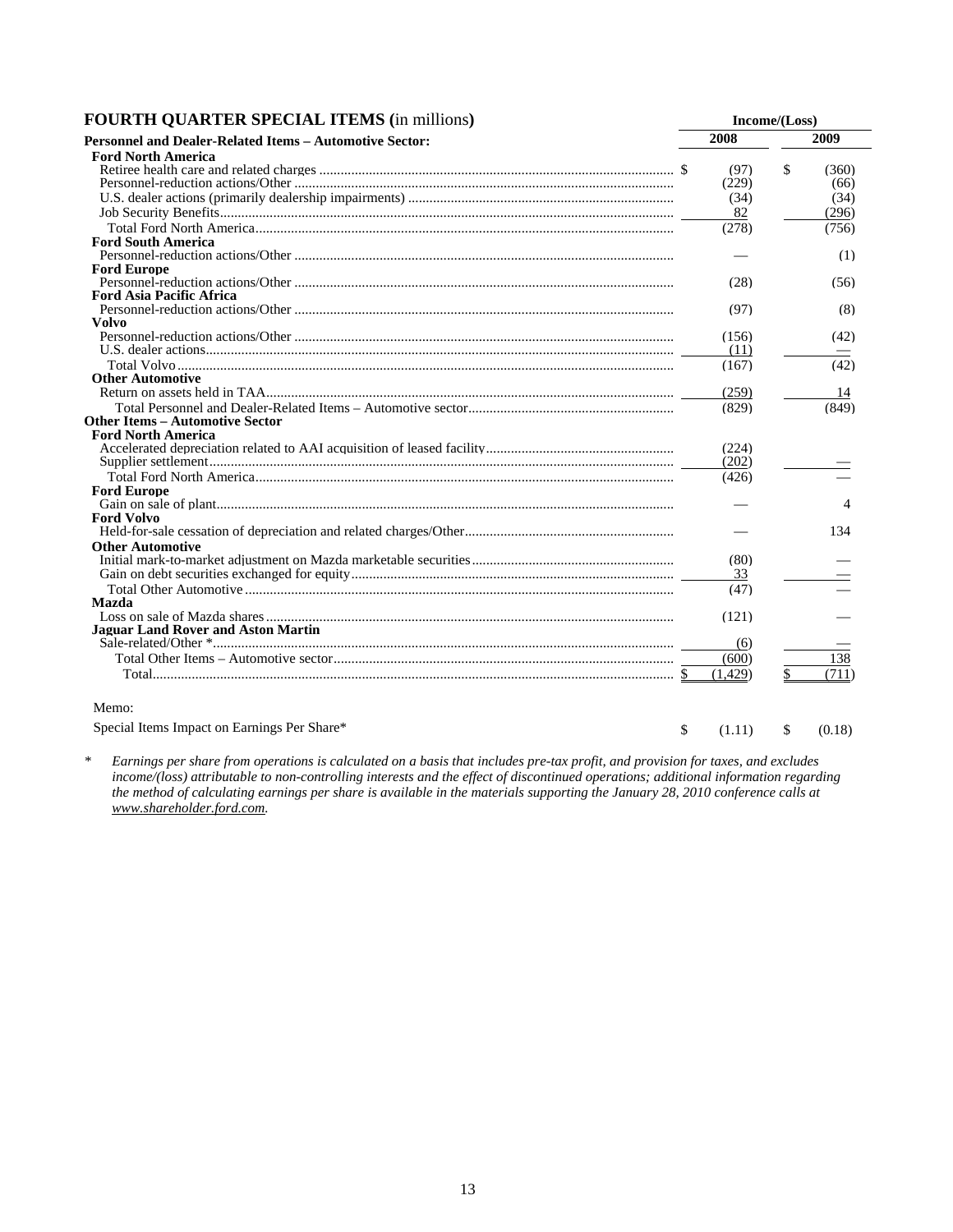| <b>FULL YEAR SPECIAL ITEMS (in millions)</b>            |         | Income/(Loss) |
|---------------------------------------------------------|---------|---------------|
| Personnel and Dealer-Related Items - Automotive Sector: | 2008    | 2009          |
| <b>Ford North America</b>                               |         |               |
|                                                         | 2.583   | \$<br>(768)   |
|                                                         | (875)   | (358)         |
|                                                         | (219)   | (139)         |
|                                                         | 346     | 40            |
|                                                         | 1,835   | (1.225)       |
| <b>Ford South America</b>                               |         |               |
|                                                         |         | (20)          |
| <b>Ford Europe</b>                                      |         |               |
|                                                         | (82)    | (216)         |
| <b>Ford Asia Pacific Africa</b>                         |         |               |
|                                                         | (137)   | (22)          |
| <b>Ford Volvo</b>                                       |         |               |
|                                                         | (194)   | (54)          |
|                                                         | (31)    | (1)           |
|                                                         | (225)   | (55)          |
| <b>Other Automotive</b>                                 |         |               |
|                                                         | (509)   | 110           |
| Mazda                                                   |         |               |
|                                                         | (214)   |               |
|                                                         | 668     | (1.428)       |
| Other Items – Automotive Sector                         |         |               |
| <b>Ford North America</b>                               |         |               |
|                                                         | (5,300) |               |
|                                                         | (324)   |               |
|                                                         | (306)   |               |
|                                                         | (200)   |               |
|                                                         | (70)    |               |
|                                                         | (6,200) |               |
| <b>Ford Europe</b>                                      |         |               |
|                                                         |         | (96)          |
| <b>Ford Volvo</b>                                       |         |               |
|                                                         |         | (650)         |
|                                                         | (2)     | 424           |
|                                                         | (2)     | (226)         |
| <b>Other Automotive</b>                                 |         |               |
|                                                         |         | (281)         |
|                                                         | (80)    |               |
|                                                         | 141     |               |
|                                                         |         | 4.663         |
|                                                         | 61      | 4.382         |
| Mazda                                                   |         |               |
|                                                         | (121)   |               |
| <b>Jaguar Land Rover and Aston Martin</b>               |         |               |
|                                                         | 32      |               |
|                                                         | (6,230) | 4,063         |
| <b>Financial Services sector</b>                        |         |               |
|                                                         |         | (132)         |
|                                                         | (2,086) |               |
|                                                         |         | 51            |
|                                                         | (2,086) | (81)          |
|                                                         | (7,648) | 2.554<br>\$   |

Special Items Impact on Earnings Per Share\*\*  $\qquad \qquad$  \$ (3.30) \$ 0.86

*\* Jaguar Land Rover's revenue of \$7 billion and wholesales of 125,000 units were treated as special items for 2008. \*\* Earnings per share from operations is calculated on a basis that includes pre-tax profit, and provision for taxes, and excludes income/(loss) attributable to non-controlling interests and the effect of discontinued operations; additional information regarding the method of calculating earnings per share is available in the materials supporting the January 28, 2010 conference calls at www.shareholder.ford.com.*